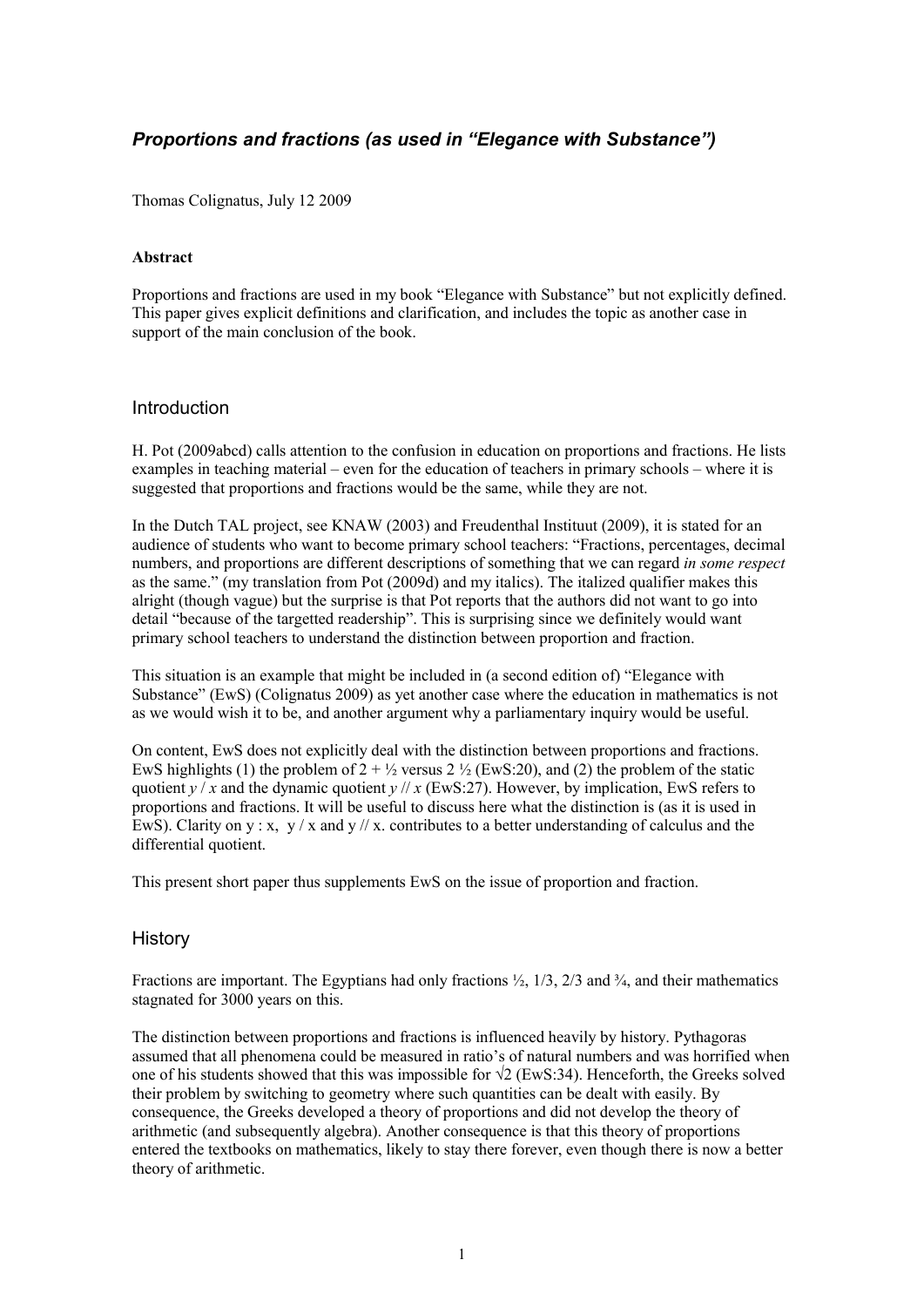To understand the distinction between proportions and fractions we thus need this historical overview, where the theory of proportions is a more primitive or simple theory while arithmetic is more powerful and develops (a) number theory and (b) division (giving fractions) as the inverse of multiplication. When these two theories (frames of reference) are not distinguished then confusion enfolds.

It is a moot question whether it is wise to teach these two theories and their history in primary school. But proportions are endemic in our language and culture, and relevant when we scale items up or down, and thus it seems that the issue cannot be avoided.

### Proportion space

EwS:21 contains a graph of "proportion space", reproduced below.

A *proportion* (ratio) is a point in proportion space. A proportion 3 : 5 associates with the point  $\{5, 3\}$ in proportion space. The *fraction*  $3/5$  is the slope of the line through  $\{5, 3\}$  and the origin. These two concepts now are well-defined. Proportion is two-dimensional while fraction is a *number* on the real number line.

(In itself this distinction might not quite hold. Babylonian numbers might be seen as multidimensional phenomena as well … But in standard theory we start with natural numbers, and then include zero, negatives, fractions (rational numbers) and irrationals to create the number line.)

There is a problem with the concept of "same". Since the point  $\{5, 3\}$  is not the same point as  $\{10, \ldots, 10\}$ 6} we may wonder whether 3 : 5 and 6 : 10 are the "same" proportions. For fractions it is standard that  $3/5 = 6/10$  are identically the same number, but for the two-dimensional ratio's we need the expression 3 :  $5 \sim 6$  : 10 to show equality other than pure identity. For this reason it is better to say that 3 : 5 *associates* with {5, 3} in proportion space rather than that it is identically this point.

Thus, the primitive / simple theory of proportions (frame of reference) comes with a notion of equality that differs from identity. In the more advance theory of arithmetic this is replaced by a notion of equality that is identity. (Two line sections of the same length need not be identically the same line sections but their lenghts would be identically the same.)

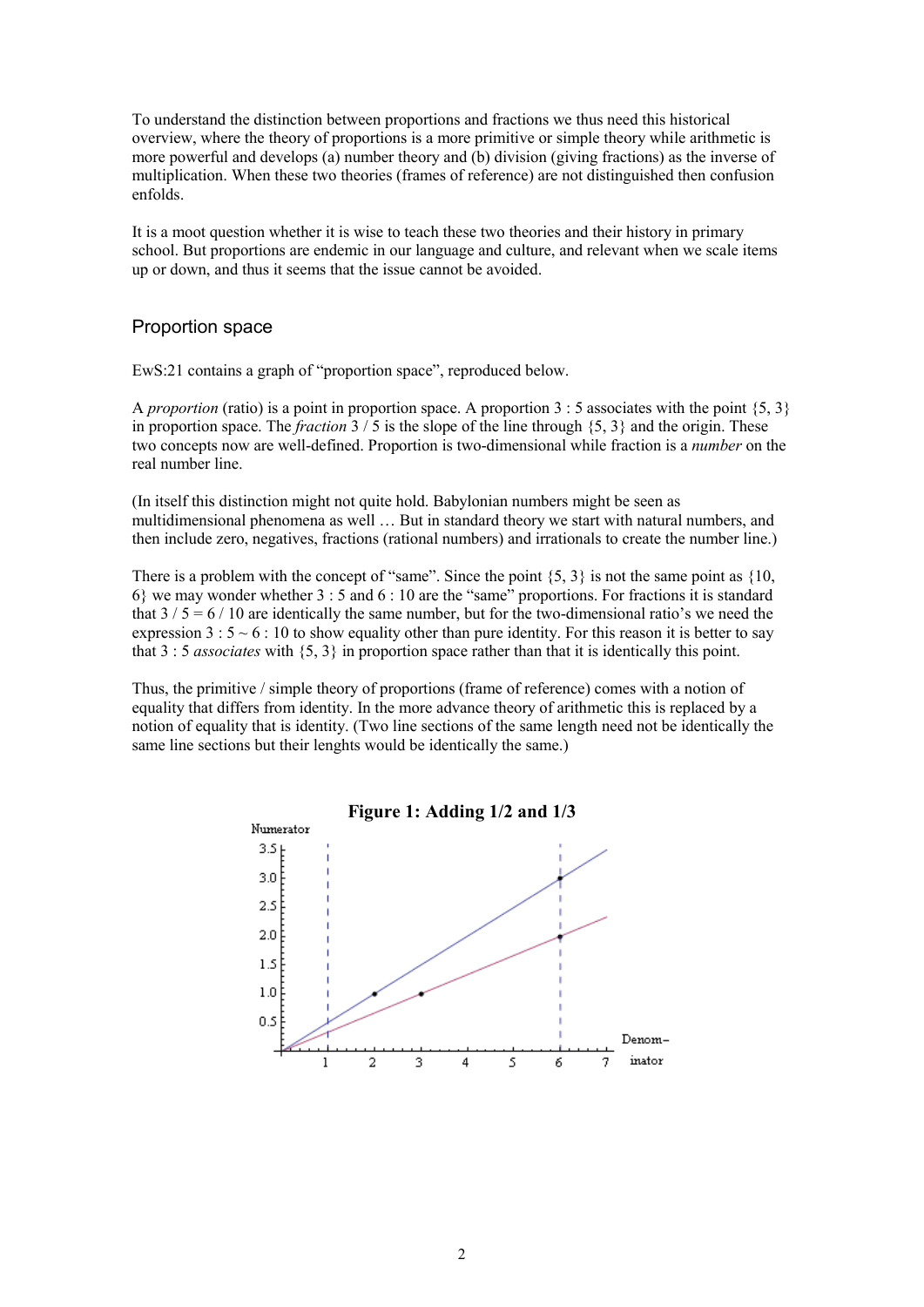# Dutch idiosyncracy

Here arises an idiosyncracy of the Dutch language. Simon Stevin (1548-1620) enriched Dutch language with specific Dutch translations of Latin and Greek terms – see EwS:17 and see the Appendix below. Other European languages still have "parallel lines" as in Greek but Dutch has "evenwijdige lijnen" where Stevin thought that "lijn" was sufficiently infused into Dutch but replaced "parallel" with "even-wijdig", where "wijdig" means English "width-y". He also replaced proportion (ratio) with "reden", so that the "same proportions" translate into Dutch as "even-redig". This seems to have the advantage in Dutch that the proportions 3 : 5 and 6 : 10 are not the "same" in the sense of "identical", but are merely "evenredig" – "equally proportional". Thus in Dutch there need not be a confusion between identity and equality other than identity. However, the twist is that Davidse (2009) explains that Stevin meant that "even" stood for the word "equal". Also the English "even" and "uneven" would relate to the Germanic root for equality. An "even number" namely can be split into two equal parts. Hence, Stevin's invention of "evenredig" only increases the confusion in Dutch since it obfuscates the notion of "same proportion". The Dutch may think that same proportions are not the same but merely "evenredig" and then they lose out, in this subject area, on clarity between "equality" and "identity". Also, surprisingly, the modern Dutch word for algebraic identity ("is gelijk")  $(a = b)$  was coined by Stevin from the Latin "similes" (English "similar") which differs from Latin "aequales" (English "equal"). Thus there has been a shift of Dutch meaning over the ages as well, with perhaps confusing colloquial Dutch expressions that infuse the classroom.

## Educational terms

These (theory-dependent) definitions for proportion, fraction, identity and equality (other than identity) are pure theoretical developments and suffice for theory. Next there is education, and education may require additional terms for the communication between teacher and student.

For example, some may wonder whether  $2 + \frac{1}{2}$  is a fraction, and then the term "fractional number" might be used. This also relates to the transformation from the theory of proportions to the theory of arithmetic where a fraction is interpreted as a *number* on the real axis (and instead of "rational number" it is called "fractional number").

For example, the *form*  $y/x$  might be called "fraction" and the *outcome* might be called "fractional" number". In that case the textbook might say: the outcome of a fraction is a fractional number.

An alternative would be to keep "fraction" for the number, and use "fractional form" for the form.

But actually, 1 / 2 is *both* a form *and* the correct denotation of the number. Thus the educational terms must be used so that they do not create new confusions.

Some pupils or students will regard the decimal expansion 0.5 as the number so that the fraction  $1/2$ is only a form, or instruction for calculation. (PM. See EwS:34.) Indeed, educational simplicity arises when this approach is adopted. At that level of educational simplicity we might indeed forget about the distinction between proportions and fractions, and only use fraction or proportion 1 / 2 and number 0,5. We then only have numerical equality and forget about identity. The only problem might be that textbooks in primary education use different definitions than textbooks in secondary education and up. One supposes that "evidence based education" can clarify what kids can handle. However, such research needs to be subtle. Pierre van Hiele has emphasized that primary schools can handle vectors. Thus we need research that does not obfuscate what is possible. Note by the way that above "proportion space" diagram is a bit different from a normal vector space and thus it is necessary to introduce it at exactly the same time with a vector diagram, to prevent future confusion.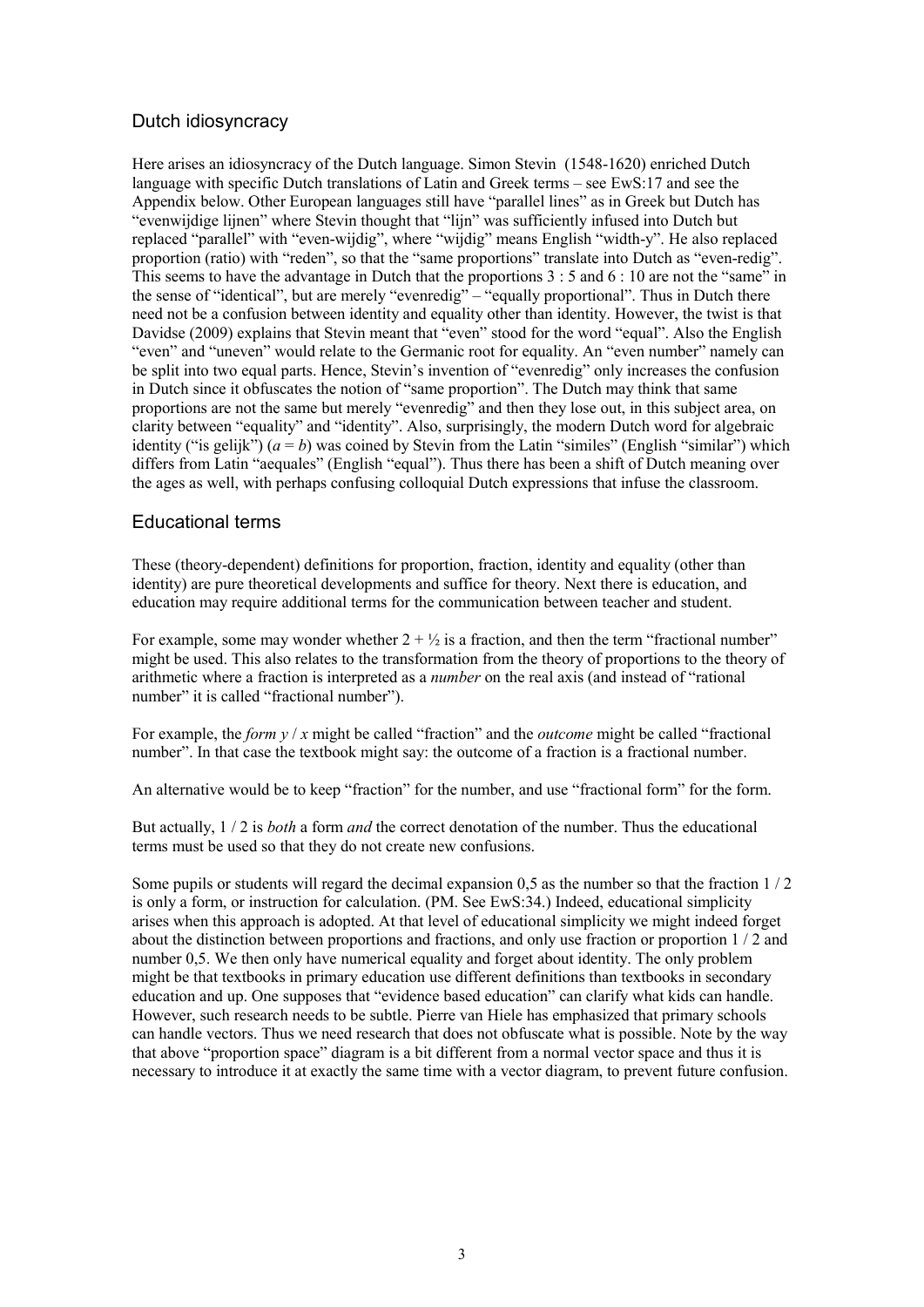# Algebra

For algebra, it is useful to manipulate  $y / x$  or  $y / x$  as a form. If it is thought of as a number only then it might be hard to see how it can be manipulated. For example  $(2 \pi) / \pi$  is a fraction of two irrationals and thus would seem to be irrational too, but algebra shows that it is rational.

Thus it remains useful to distinguish both form and number. But only as angles to consider the same expression.

### Verb versus noun

EwS:64 has: "Apparently fractions in Chinese are clearer too. Instead of *two-fifths* it would use *twoout of-five*. First creating *fifths* indeed is an additional operation. Perhaps the West is too prim on the distinction between the ratio 2:5 and the number 2/5. Perhaps it does really not make a difference except in terms of pure theory - the verb of considering the ratio and the noun of the result (called "number" when primly formalized in a number theory)."

Thus (1) "ratio" is a verb in the theory of proportions, and (2) "dynamic quotient" is a verb in the theory of arithmetic.

Perhaps there is didactic advantage in translating or projecting the historical distinction between the theory of proportions and the theory of arithmetic into a distinction into verb and noun. This is not a question that we can resolve just here.

### Some related points

With the burden of history, we cannot avoid tradition and convention. EwS:23 has: "The mathematical symbol  $\pi$  (Greek "pi") is defined on a circle as the ratio of the circumference to the diameter. Angles are measured in 360 degrees or 2 p radians." This follows the convention of using the ratio instead of concentrating on the number on the number line. This is no problem once it is obvious that a ratio can be projected into a number. But it may be confusing when that is not understood.

EwS:35 discusses the slope of a line. When the distinction between proportion and fraction is not clear then the notion of a slope will be confusing too.

There is a useful distinction between a proportion or ratio between variables of the same dimension and a rate of one dimension versus another. The distinction is not essential for the present discussion.

# Additional answer to the problem highlighted by Pot

The above basically provides an answer to the problem as it has been highlighted by Pot (2009abcd). Proportions and fractions are not the same, but at some phase in education perhaps they might be taken as the same in order not to overburden the pupils.

In addition, Pot suggests to take proportionality as a basic concept, primitively understood by the human mind, and to subsequently develop the notion of number from there. This is converse to the standard approach to take number as basic and subsequently develop proportionality. However, when the confusion has been resolved by better understanding the historical development of the rational and irrational numbers, and the distinction between the theory of proportions and the theory of arithmetic, then there is no need to change the standard approach.

Also, Pot (2009c) has provided many useful quotes also from old textbooks some dating ages ago. Who is interested in this subject will enjoy to see the struggle with the confusion. Though it may